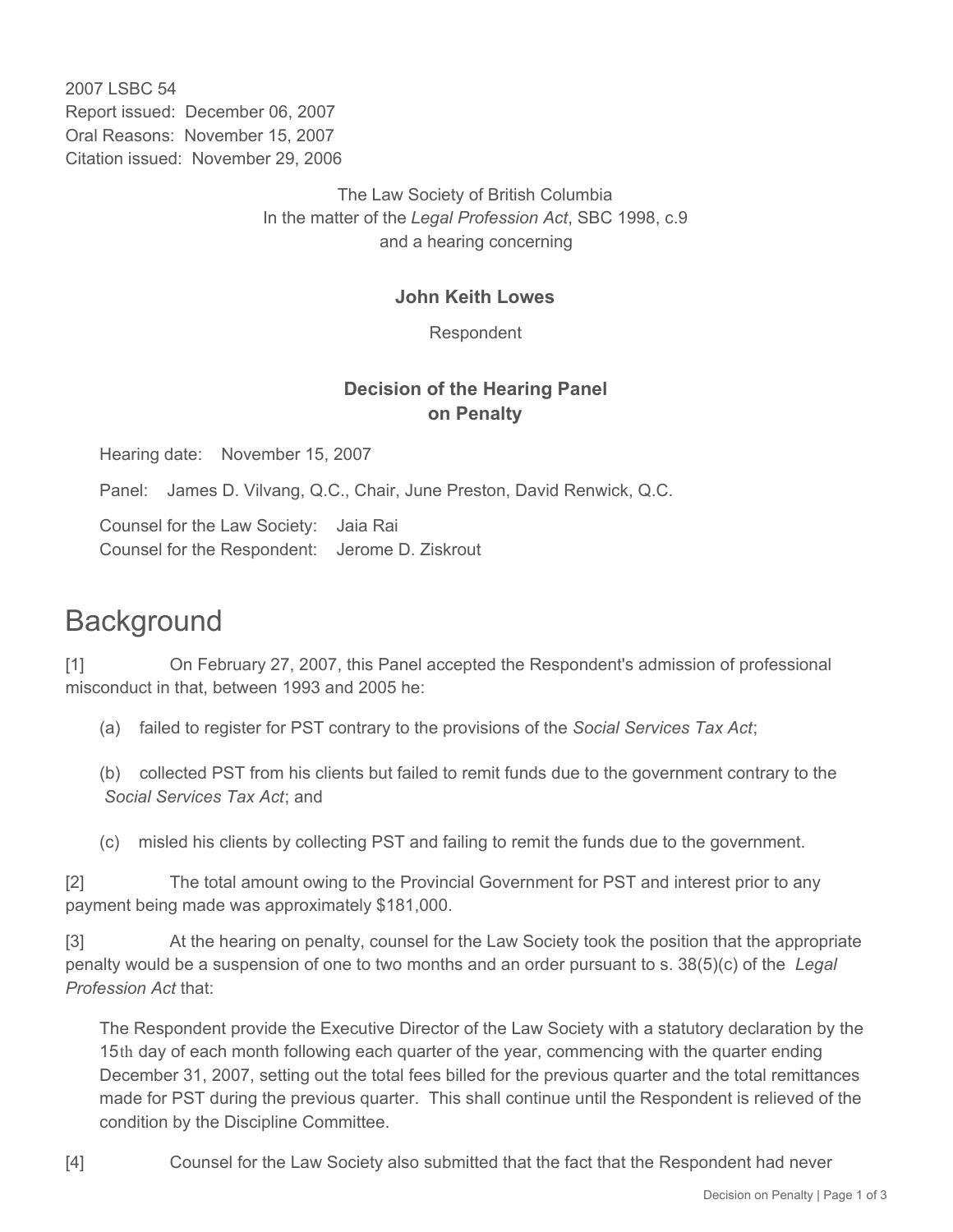registered to pay PST was an aggravating factor, in that if the Respondent had registered, it might be assumed that he at least had some intention to pay the tax, whereas if the Respondent never even registered, clearly, there was no intention to pay.

[5] Counsel for the Law Society further submitted that the failure to remit entails an element of misleading the client and cites this as another aggravating factor.

[6] Counsel for the Law Society also referred the Panel to the following cases, all involving failure to remit both PST and GST: *Law Society of BC v. Hendery*, 2005 LSBC 25; *Law Society of BC v. Chipperfield*, [2002] LSBC 24; *Law Society of BC v. Medd*, 2004 LSBC 15; and *Law Society of BC v. Doyle*, 2005 LSBC 24. It should be noted that, in this case, the Respondent always paid the GST.

[7] Another case that was cited to us was the case of *Law Society of BC v. Welder*, 2005 LSBC 49. That was the only case of failure to remit PST and GST referred to in which a suspension was ordered. The key factor in that case was that it was the second time that Mr. Welder had been cited for failing to remit PST. Clearly, the fine imposed on Mr. Welder the first time had had no deterrent effect.

[8] The Panel has carefully considered the submissions made by counsel for the Respondent and takes particular note of the fact that:

(a) the Respondent has practised for over 37 years with no previous disciplinary problems of any sort;

(b) the Respondent admitted that he was an alcoholic and drinking to excess from no later than 1981 until 1992;

(c) in 1992 the Respondent's friends organized an intervention that was successful. He has refrained from the consumption of alcohol since that date, although he remains an alcoholic;

(d) by the time he stopped drinking, the Respondent was already indebted to PST in the amount of \$10,000. Rather than deal with the matter, he continued the practice of failure to remit, thereby compounding the problem.

[9] A letter provided by Dr. Stephen Kline explained that it is common for alcoholics to be beset by fears, anxieties and doubts when they stop drinking and that they often fear that a relapse will occur if they do certain things. The Panel accepts that the Respondent's failure to address the problem in the early stages was due to the fear of relapse under pressure. Unfortunately, the problem was left to compound over years.

[10] In about 2003, the Respondent's wife was diagnosed with an incurable cancer that claimed her life in 2005. Supporting his wife through her illness and coping with her death further prevented the Respondent from dealing with the issue. Finally, in 2005, the Respondent self-reported the fact of his failure to remit PST. He cooperated with the Law Society and admitted his professional misconduct.

[11] Today, the Respondent has a modest practice. He is faced with heavy debts incurred as a result of his years of drinking and, of course, his current debt of about \$167,000 for PST. The Respondent also cares for his adult daughter who suffers from depression. He has no alternative now but to sell his house to meet his financial obligations and he has stated that he intends to do so.

[12] Counsel for the Respondent provided a medical report from Dr. Kline, as well as letters from eight friends and colleagues. All of the letters spoke to the Respondent's skill as counsel, his honesty and his difficulties with alcohol and subsequent recovery.